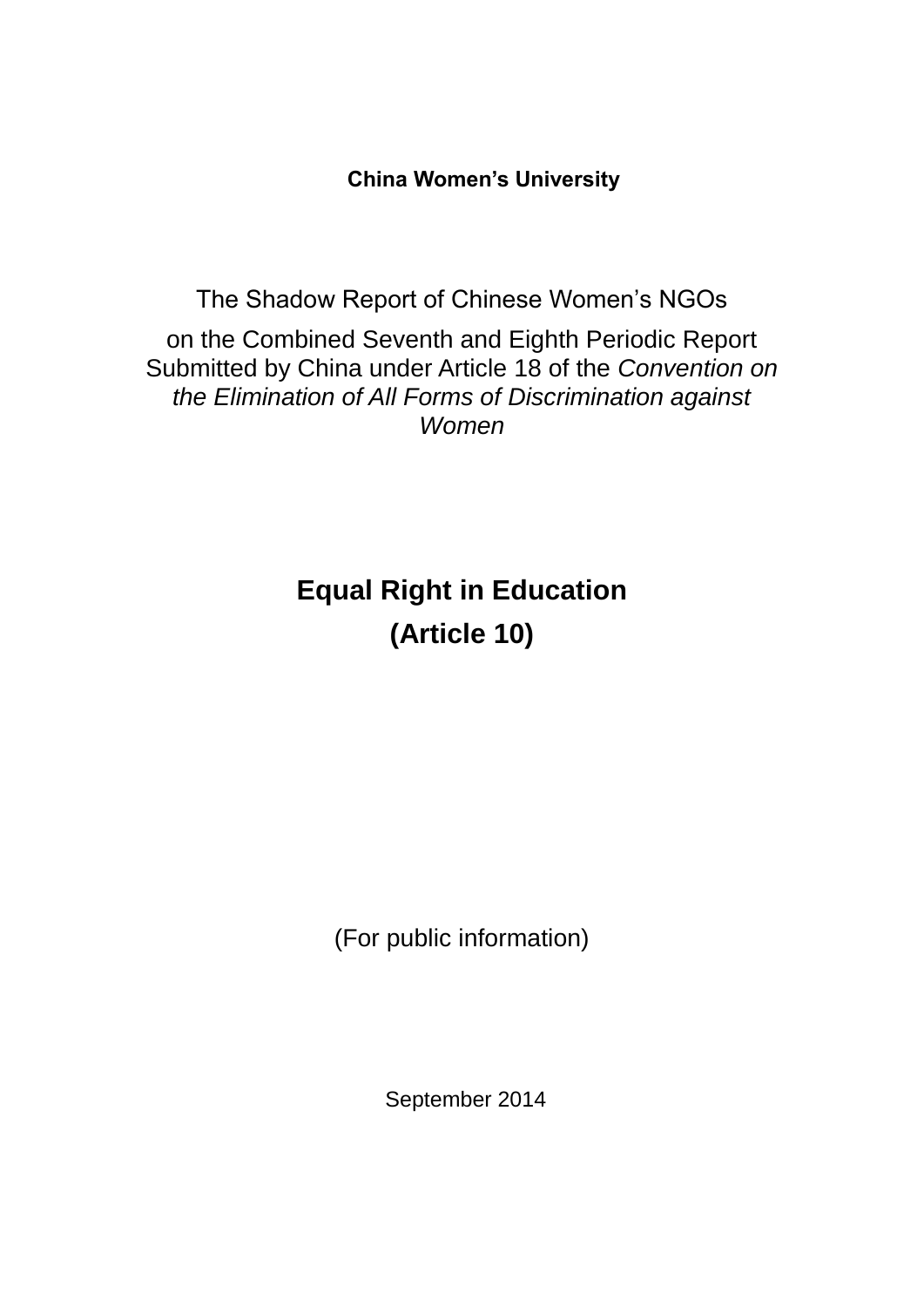## **Equal Right in Education (Article 10)**

#### **China Women's University**

#### **I. Efforts and Progress**

**The Chinese government has formulated regulations and policies for the institutional and financial security of girls in access to compulsory education.** The *Compulsory Education Law of the People's Republic of China* revised in 2006 and the *Outline of the Eleventh Five-Year Plan for National Education Development* promulgated in 2007 also provided an important legal and policy basis to ensure the enrollment of girls. The educational environment for girls has been optimized constantly: First, the national fiscal budget for compulsory education is on the rise, reaching 973.9 billion yuan in 2011 from the 330.5 billion yuan in 2006, an average annual increase of 24.1%; the special fund allocated by the central government for transfer payments for compulsory education also grows at an annual rate of 43.5%. Second, subsidies for poor families in rural areas have been increased. From 2006 to 2011, approximately 600 billion yuan was invested in rural compulsory education restructuring, providing a stable and reliable source of funding for exemption of the tuitions and fees, free textbooks, grants for boarding students from economically disadvantaged families, renovation of dilapidated buildings, etc. In October 2011, the State Council launched a nutrition enhancement program for rural students receiving compulsory education, benefiting about 26 million students in 680 cities and counties. Third, children of migrant workers have their right to education safeguarded. Building schools for children of migrant workers has been included in urban infrastructure planning, with education funding allocated in support. In some areas, scholarships and other means have been adopted to help kids from migrant families with financial difficulties go to school. In 2009, 9.971 million children of migrant workers were learning in primary and secondary schools in the recipient cities, of which 77% and 80% were enrolled in public primary and secondary schools respectively. In 2011, the central government allocated a special fund of 4.568 billion yuan, and conferred awards to local authorities doing a good job in helping migrant workers' children with access to the national compulsory education.

**The proportion of women is increasing in all kinds of education at all levels.** Girls became outnumbering boys in enrollment since 2006, and the net primary school enrollment rate of school-age boys and girls reached 99.8% in 2011, a guarantee on basic education for girls. Girls accounted for 48.6% and 49.0% of high school students in 2010 and 2011 respectively, indicating a growing number of females engaged in higher education. By 2010, there were 11.351 million girls in colleges and universities, accounting for 50.9% of the total, nearly five times of the number in 2000. In 2010, female graduate and doctoral students accounted for 50.4% and 35.5% respectively.

**Channels have been expanded to provide poor women and girls with education and vocational training.** The China Children and Teenagers' Fund launched the Spring Bud Program. As of the end of 2013, over 1,200 schools were built up through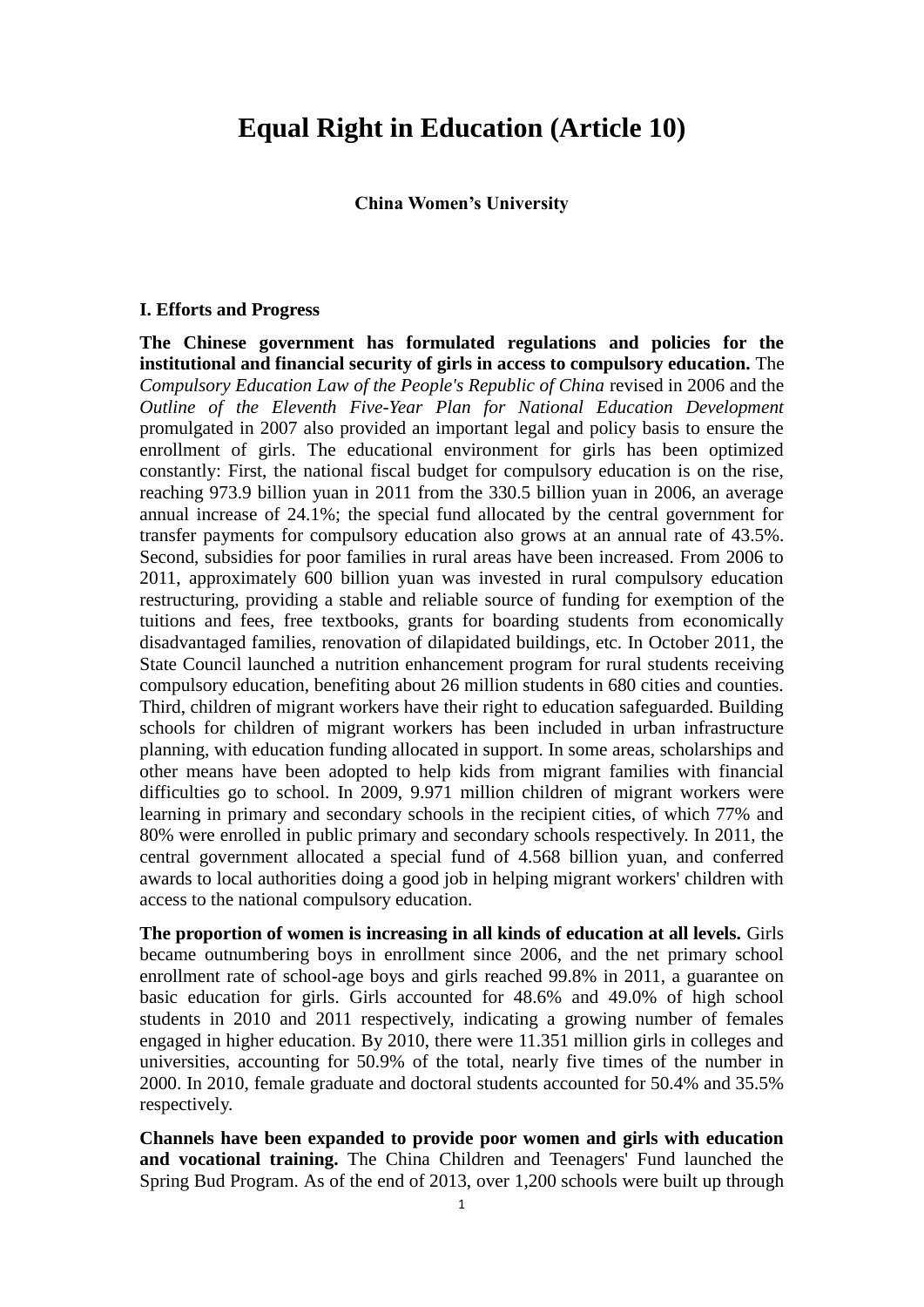funded by the Program, helping more than 2.4 million impoverished girls with their tuition and living expenses while providing technical training for over 400,000 girls. Shaanxi Women's Federation launched the Red Phoenix Project 15 years ago, which so far has funded more than 2,000 poor female undergraduates. The Beijing Cultural Development Center for Rural Women set up a training school for rural women. By organizing scholarship sessions for rural women, by the end of April 2009, a total of 2,679 adolescent girls from poor areas mastered skills to improve their family economy; and by launching the vocational skill training project for young women in poor rural areas, the School engaged 1,774 trainees from 18 ethnic minorities in poor rural areas.

**Advocacy campaigns have been rolled out to promote women/gender studies.** The ACWF and the Chinese Women's Research Society collaborated with the Party Schools, the research institutes of social sciences and numerous universities to speed up the building of the research and training base on women / gender related issues. By 2013, 32 bases had been established in 16 provincial-level jurisdictions, with regular annual meetings and academic exchange activities held to propel research on women's issues. Emphasis has been put on women / gender related theoretical studies, followed by the relevant courses open to college students. As of the end of 2007, nearly 100 universities developed such courses. The inception of the gender and law website (www.genderandlaw.org.cn) by the Center for Gender and Law Studies, Institute of Law under the Chinese Academy of Social Sciences also made a substantial contribution, with 9 universities as its network members providing mandatory courses, elective courses or seminars on the topic "gender and law". As of 2008, 44 M.A. and 11 Ph.D. programs in 30 universities/institutes across China were open to candidates for women / gender related studies, covering eight disciplines, respectively philosophy, economics, literature, history, law, management, education and medical science.

### **II. Gaps and Challenges**

**Girls' education still suffers imbalance in regional development, especially girls left behind in the rural areas by their migrant parents face more problems, calling for an urgent need to safeguard the girls' right to education.** In the less developed central and western regions, in particular the remote and poor areas, the high secondary school dropout rate remain a notable problem, notably true for left-behind girls. According to the statistics, currently there are 58 million rural children left behind in China, of which girls account for 46.3%. The new *Compulsory Education Law* indeed mitigates the tuition concerns of left-behind girls, but it does not guarantee equal access to quality education throughout the educational process. Studies have shown the drop-out rate increases in and after junior high school period, only 88% of 14-year-old school kids' continue studying in schools, and the majority of school-leavers are girls. Left-behind girls bear a heavier housework and farm work, which will directly or indirectly affect their education, depriving them of their interest in learning and ultimately leading to their dropout from compulsory schooling.

**Gender inequality still exists in higher education administration.** The percentage of females in high-level university teachers and senior executives remain low. Women's involvement in in-house management is insufficient across colleges and universities. According to the Quality Research on University Chancellors in China conducted in 2006, the proportion of female presidents only accounted for 4.5% in Chinese colleges and universities. In 2007, The survey on the situation of women's leadership of universities directly under the Ministry of Education showed that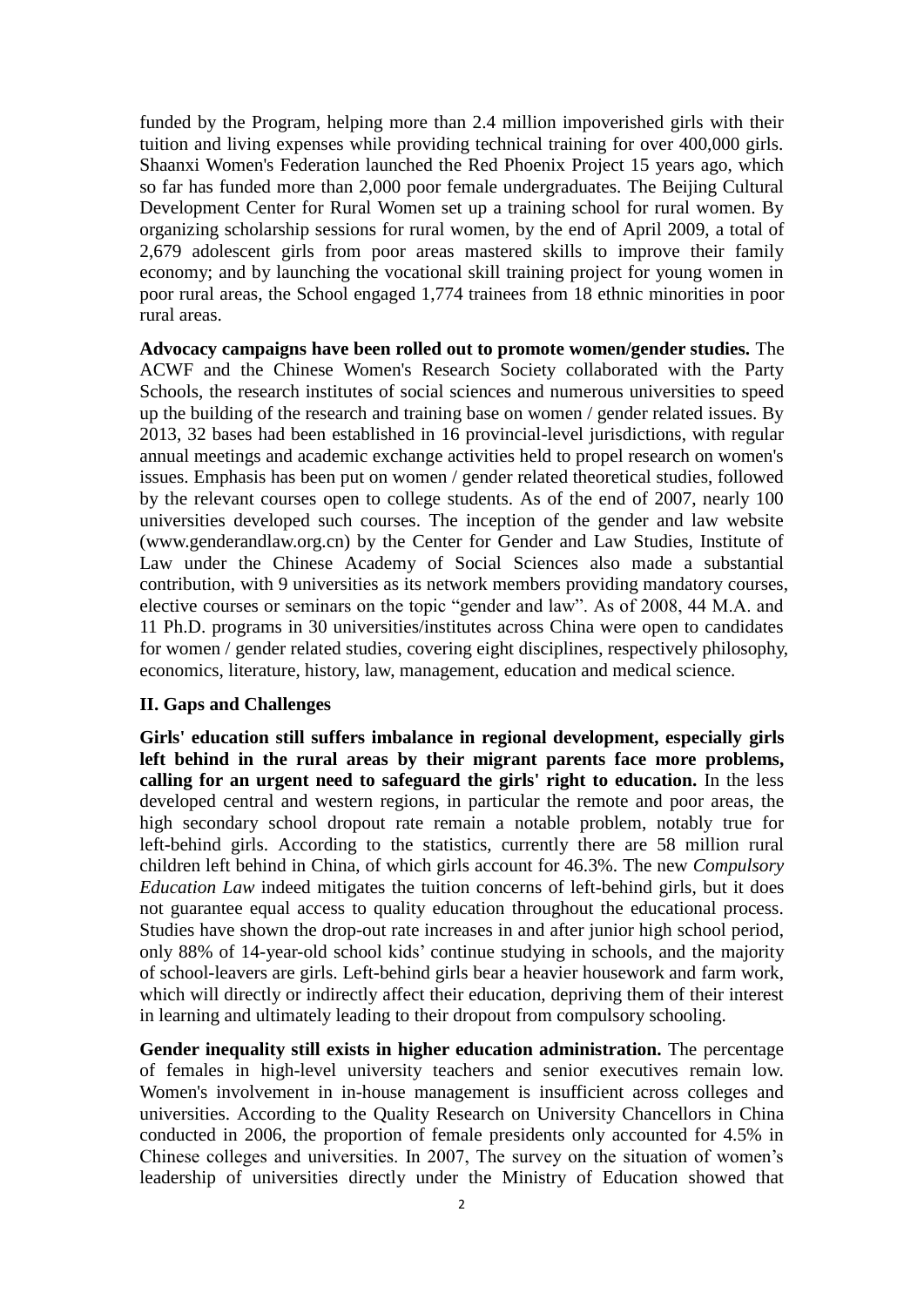females holding principal or appropriate high-level positions only accounted for 7.9% of the total thereof, suggesting the need to enable women to play a bigger role in higher education administration.

**Women do not have so much access to lifelong education and vocational training as men do, especially to quality resources.** Although the number of women receiving adult and vocational education has increased significantly, it is still a small number compared to men (e.g. women accounted for only 36.6% of the on-job postgraduates in 2010), which to a certain extent curtails women's job promotion and competence enhancement, reducing them to domains at a relatively low professional level. For the time being, neither adult education nor vocational training is gender conscious, hardly taking into account different lifestyles and behavioral attributes between men and women when designing curriculum and training time and venue, especially in rural areas.

### **III. Suggestions in Response**

**For the problems of women's education encountered at this stage, specific policies and programs should be formulated to guarantee their right to education.**  For migrants girls, girls left behind in rural areas and in remote areas, dedicated assistance policies and increased education input are necessary, with a special fund established for girls to guarantee their equal right to education. For migrant women in cities, adolescent girls in rural areas and other vulnerable groups in society, their educational demand should be fully understood, with targeted teaching materials prepared to improve their living skills and social capabilities via compensatory education and vocational training.

**Gender equity should be encouraged in school education to create a non-discrimination teaching and educational mode.** Legislative or policy measures should be taken to refine the gender ratio in the existing educational management system, increasing the proportion of females in schools at all levels and the educational administers. Institutionalization of gender training should be executed to enhance gender equality awareness among all educational policy makers, managers and teachers. Non-discriminatory education should be encouraged, with gender equality incorporated into pre-service and in-service training for teachers, textbooks and classroom instructions. Gender consultants should be engaged in the curriculum committee and the preparation and approval of textbooks, who shall be responsible for the development, preparation and review of gender indicators in the curriculum standards, the teaching outlines and textbooks for the timely removal of gender bias in educational content.

**Disadvantaged circumstances in lifelong education and vocational education for women should be addressed.** The Government should internalize the basic state policy of gender equality into vocational education, being well aware of the importance of women's access to vocational education and taking this as a priority concern to create a favorable policy, educational and social environment for women to receive vocational education. A culture featuring gender equality should be structured, with the perception of female staff training for vocational education updated to emphasize on their professional competence.

**Efforts should be made to develop women's studies and disciplines.** Policy and financial support should be redoubled to cultivate a highly specialized faculty, with new female research institutions established across universities and stronger support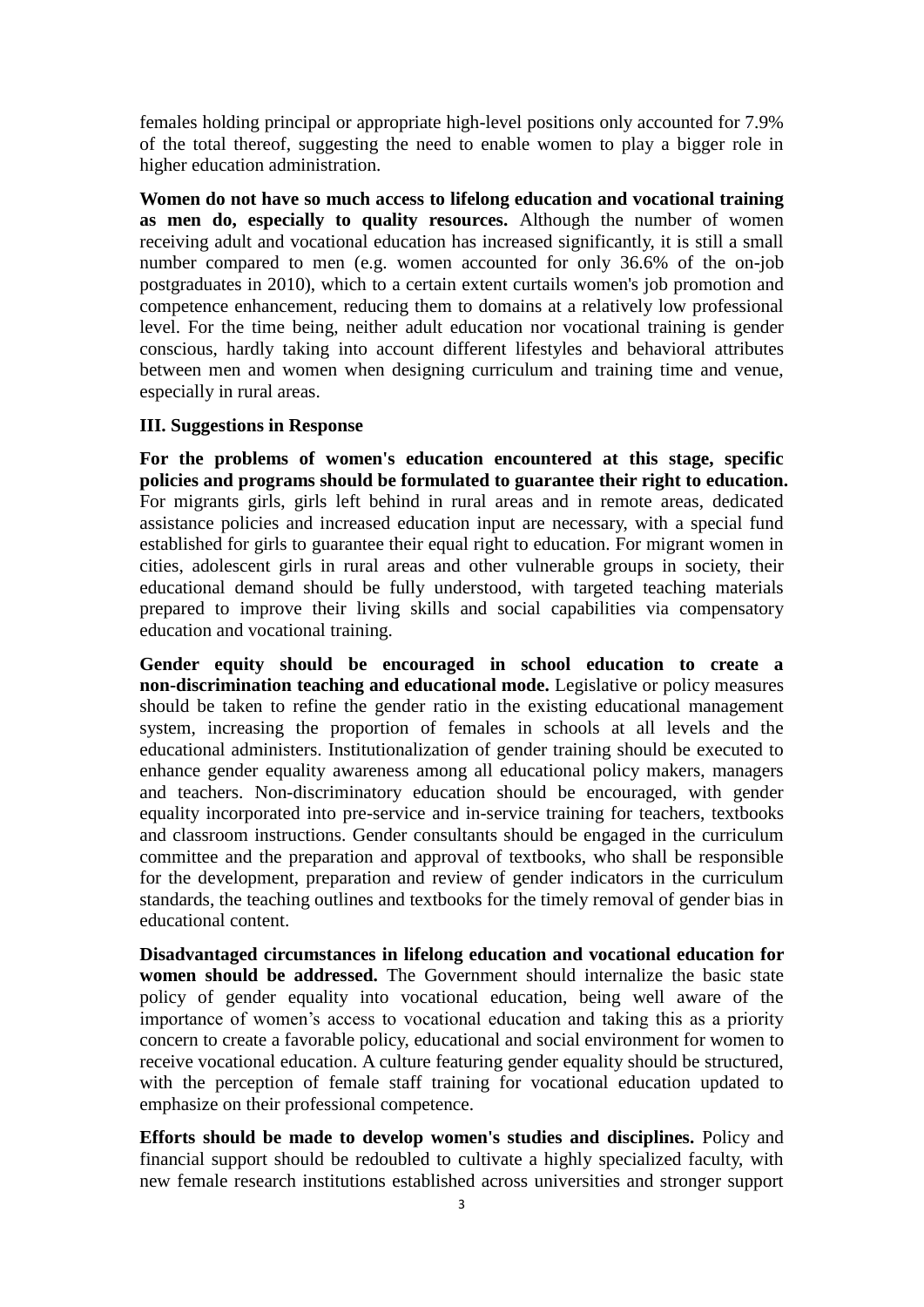given in terms of manpower and funding to ensure the functionality. Higher education bodies should be encouraged to offer majors or courses in women's studies so as to produce professionals in this field. Gender research projects should be added to the research projects under the National Social Science Fund of China, the Ministry of Education and the higher education bodies.